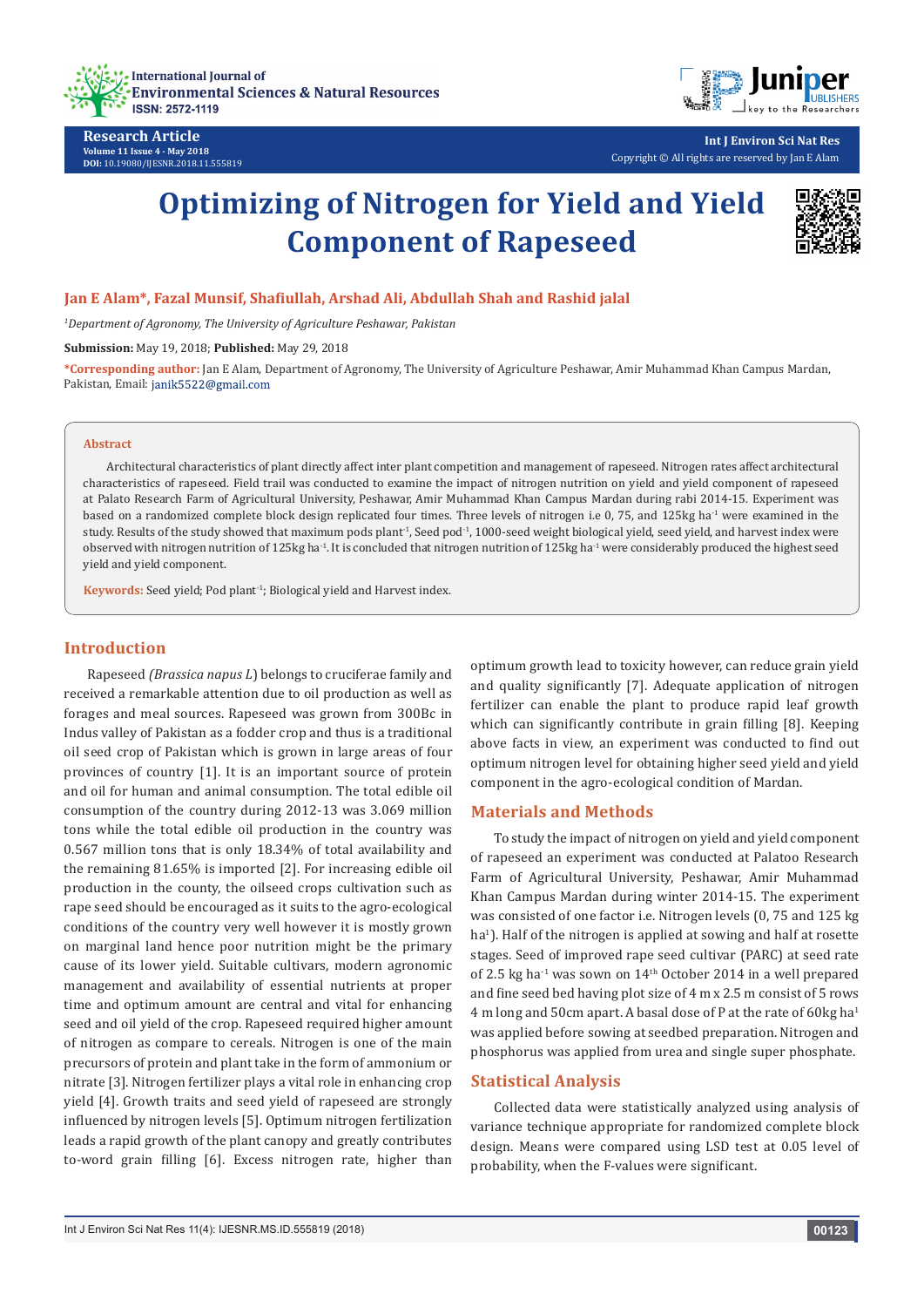## **Results**

Data in Table 1 revealed that pod plant<sup>-1</sup> was significantly affected by nitrogen, higher application of nitrogen i.e. 125kg ha<sup>-1</sup> produces maximum number of pod plant<sup>-1</sup> (291.89) followed by 75 $kg$  ha<sup>-1</sup> (277.11). Statistical analysis of the data in Table 1 showed that nitrogen rate had significant impact on seed pod $-1$ ; application of N at rate of  $125$  kg ha<sup>-1</sup> produces maximum seed pod-1. The gradual increase in nitrogen application from 0 to 125kg ha<sup>-1</sup> enhances the number of seed pod<sup>-1</sup>. Data on thousand seed weight of rapeseed in Table 1 indicated that thousand seed weight was significantly affected by nitrogen rates. Increase in thousand seed weight was observed with increments in nitrogen application. Heavier seeds were observed in the plots received 125kg N ha-1, while lighter seeds were noted in the plots received no nitrogen application. The data regarding biological weight as affected by nitrogen is furnished in Table 2. Statistical analysis of the data raveled that nitrogen levels had significant effect on biological yield. Maximum biological yield was recorded with the application of 125kg N ha<sup>-1</sup> (6304.22kg ha<sup>-1</sup>) followed by 75kg ha<sup>-1</sup> (6092.44 kg ha<sup>-1</sup>) and 0kg ha<sup>-1</sup> (5660.44 kg ha<sup>-1</sup>). Data on seed yield of rapeseed are shown in Table 2. Statistical analysis of the data indicated that seed yield was significantly affected by nitrogen levels, Application of nitrogen at the rate of 125kg ha-1 produced higher seed yield (2895kg ha-1) as compare to other treatments. Data in Table 2 indicated the harvest index of rapeseed is significantly affected by nitrogen (Table 2), in the applied nitrogen rate  $125$ kg ha $^{-1}$  give maximum harvest index (24.20%) followed by 75 kg ha<sup>-1</sup> (23.00%) and 0 kg ha<sup>-1</sup> (18.41%). Table 1: Pod plant<sup>-1</sup>, seed pod<sup>-1</sup> and thousand seed weight of rapeseed affected by N levels

| <b>Treatments</b>                            | Pods plant <sup>-1</sup> | Seeds pod <sup>-1</sup> | 1000-seed<br>weight $(g)$ |
|----------------------------------------------|--------------------------|-------------------------|---------------------------|
| Nitrogen levels<br>$(N)$ kg ha <sup>-1</sup> |                          |                         |                           |
|                                              | 254c                     | 15 <sub>b</sub>         | 3.24 <sub>b</sub>         |
| 75                                           | 277h                     | 22a                     | 3.69ab                    |
| 125                                          | 292a                     | 24a                     | 4.58 a                    |
| $\mathrm{LSD}_{0.05}$                        | 10.71                    | 3.72                    | 0.9                       |

Table 2: Biological yield<sup>1</sup>, seed yield and harvest index of rapeseed affected by N levels.

| <b>Treatments</b>                            | <b>Biological</b><br>yield (kg ha <sup>-1</sup> ) | Seed yield (kg<br>ha <sup>1</sup> | HI $(% )$ |
|----------------------------------------------|---------------------------------------------------|-----------------------------------|-----------|
| Nitrogen levels<br>$(N)$ kg ha <sup>-1</sup> |                                                   |                                   |           |
| $\theta$                                     | 5660 b                                            | 1030c                             | 18.41 b   |
| 75                                           | 6092 ab                                           | 1388 b                            | 23.00a    |
| 125                                          | 6304 a                                            | 1512a                             | 24.20a    |
| LSD<br>0.05                                  | 438.15                                            | 112.09                            | 1.92      |

# **Discussion**

Nitrogen (N) is basic macronutrients responsible for yield and quality of rapeseed. Crop yield and quality decreased with

their deficiency. Balanced fertilization of nitrogen is one of the basic conditions for higher yields and high quality of rapeseed. In this study, we assessed how nitrogen affect yield, yield component of rapeseed. Increasing in pod plant-1 was observed with increments in nitrogen nutrition. The probable reason for this might be due to efficient utilization of nitrogen. These results are in line with [9] reported that number of pod plant<sup>1</sup> increased with increasing nitrogen up to  $125$ kg ha $^{-1}$ . Seed pod-1 significantly increases with higher nutrition of nitrogen due to the fact that nitrogen enhanced the growth of the crop and produced more dry matter that resulted in more seed silique<sup>-1</sup>. These results conform the finding of [10] reported maximum seed pod<sup>-1</sup> with 100 kg ha<sup>-1</sup> of nitrogen application. Thousand seed weight varied for nitrogen levels, as nitrogen increase from 0 to 125 $kg$  ha<sup>-1</sup> increment in grains weight were noted. The probable reason is that higher availability of nitrogen increases the nutrients uptake and enhanced the dry matter accumulation and grain filling process which resulted in heavier grain weight. Our results are in line with [10] observed heavier grains with 100kg ha<sup>-1</sup> of nitrogen application. Biological weight significantly enhanced with increasing nitrogen nutrition due to the reason that N increases vegetative growth resulting in more assimilate accumulation and thus resulted in the increased biological yield. These results are in line with [11] stated that biological yield increased with increasing rate of N up to  $150$ kg N ha<sup>-1</sup>. In term of seed yield the increasing nitrogen rate boast the seed yield of rapeseed. The higher seed yield may be due to efficient utilization of nitrogen by rapeseed. Nitrogen mostly deals with the vegetative growth, as the crop canopy developed and the rate of photosynthesis increase which help in grain filling and higher number of seed pod<sup>-1</sup> which influence the final seed yield. Our results are in consistent with [12,13] indicating that increasing nitrogen increases the seed yield. Nitrogen nutrition enhanced harvest index, maximum harvest index was recorded with 125kg N ha<sup>-1</sup>. Our results are in consistent with [14] stated that increase in N level resulted in higher harvest index.

#### **Conclusion**

Nitrogen is one of the most important elements for plant nutrition and development, because it play vital role in plant body, as a constituent of all proteins, nucleic acids and enzymes. The different rates of nitrogen greatly influence the seed yield as well as yield component of rapeseed. Results of the study revealed that the nitrogen fertilizer at the rate of  $125kg$  ha<sup>-1</sup> produce maximum yield and yield component. It is concluded from these results that to obtain higher yield of rapeseed the nitrogen should be applied  $125$ kg ha $^{-1}$  in the agro-ecological conditions of Mardan.

#### **References**

- 1. [Khan AH, Khalil IA, Shah H \(2004\) Nutritional yield and oil quality of](http://agris.fao.org/agris-search/search.do?recordID=PK2004001147)  [canola cultivars grown in NWFP. Sarhad J Agric 20\(2\): 287-290.](http://agris.fao.org/agris-search/search.do?recordID=PK2004001147)
- 2. MNFS&R (2013-14) Ministry of National Food Security and Research, Economic Wing Govt of Pakistan Islamabad.